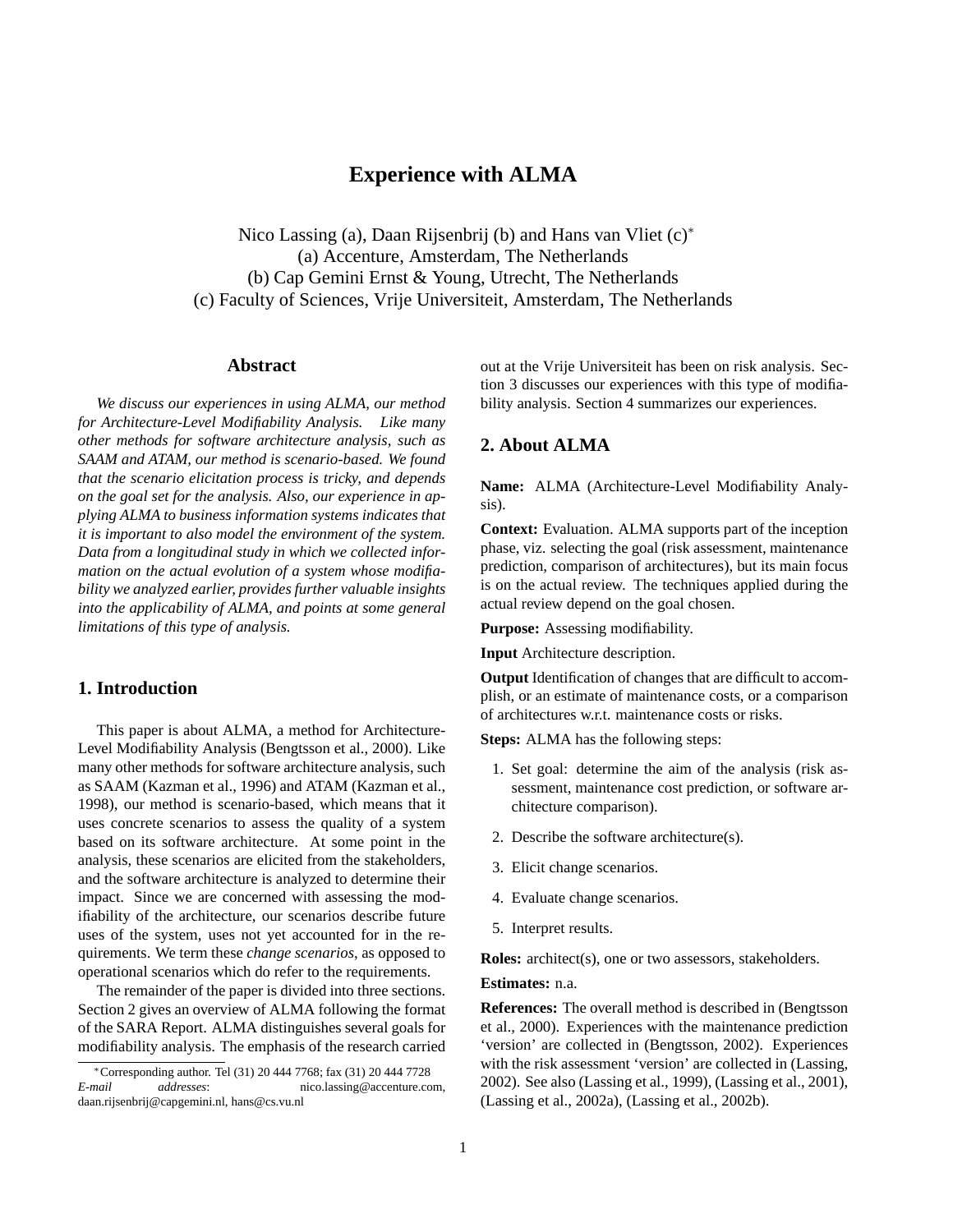#### **Tools:** none.

**Alternatives:** SAAM, ATAM, FAAM (aimed at supporting repeated assessments; more emphasis on process aspects of the assessment; see (Dolan, 2001))

## **3. Experiences**

### **3.1. Viewpoints on Modifiability**

A software architecture description usually consists of a number of views, where a view is a representation of a system from a certain perspective. At the software architecture level modifiability has to do with separation of functionality and dependencies, i.e. *how do we distribute the functionality over components?* and *how are these components related?* Allocation of functionality determines which components have to be adapted to realize certain changes and dependencies determine how changes to a component affect other components. In an architectural description in which modifiability is addressed these decisions should be made explicit. These decisions are generally adequately addressed in existing view models (such as the logical and development views in (Kruchten, 1995)).

The aforementioned questions focus on the system's internals. For business information systems it is not sufficient to study only the internals of the system. Such systems are rarely isolated; they are often part of a larger suite of systems. At the system's level questions similar to the ones at the component level recur: *how do we distribute functionality over systems?* and *what are the dependencies between these systems?*. Therefore, we split the description of a system's software architecture into two parts: (1) the *external architecture*: the software architecture at the systems level, and (2) the *internal architecture*: the software architecture of the internals of the system. The two viewpoints for the external architecture are:

- the **context viewpoint**: an overview of the system and the systems in its environment with which it communicates, and
- the **technical infrastructure viewpoint**: an overview of the dependencies of the system on elements of the technical infrastructure.

Viewpoints that depict the external architecture are often not explicitly mentioned and dealt with in architecture assessment methods. For instance, a relevant issue at this level is: who are the *owners* of the components? Changes involving different owners generally pose more risks; see also (Lassing et al., 2001).

## **3.2. Scenario Elicitation**

In our experience, the change scenario elicitation process is tricky. The type of change scenarios we are interested in depends on the goal of our analysis. If our goal is to predict the future maintenance cost of the system, we are interested in identifying change scenarios that are likely to occur during the operational life of the system. If our goal is to identify the risks of the architectural choices made, we are interested in scenarios which are particularly difficult to accomplish. How then do we know we have elicited the right scenarios? How do we know we have identified enough scenarios? And, since the system we are investigating hasn't necessarily been implemented yet, how do we determine the impact of these changes on the system?

In our research, we are interested in identifying architectural risks. We are thus interested in *complex* change scenarios, scenarios describing changes that are particularly difficult to accomplish. To help structuring the scenario elicitation process, we use a framework with categories of change scenarios which we have found to be complex at the architecture level. This framework is used to classify change scenarios as well as to probe stakeholders to formulate change scenarios. In this framework, we distinguish the following categories of complex changes:

- Changes that involve different system owners. A system owner is an organizational unit financially responsible for the development and management of a system, or simply put the entity that has to pay for adaptations to the system. Changes are more complex if different owners are involved. Not only because of the additional coordination between parties, but also because all owners involved have to be persuaded to implement the necessary changes. We make a further distinction between changes initiated by the owner of the system under analysis, and changes initiated by others but require the system under investigation to be adapted.
- Changes that affect the architecture. These concern changes that affect the architecture, as opposed to changes affecting individual components only. A change affects the architecture if it results in the addition or deletion of one or more components or connectors, or the semantics of one or more components or connectors changes. Overhauling the architecture is risky.
- Changes that introduce version conflicts. Finally, changes are considered complex if they result in the presence of different versions of some architectural element. Different versions of an architectural element may introduce a number of difficulties. Eventually, this may require changes to elements that were initially unaffected by the change.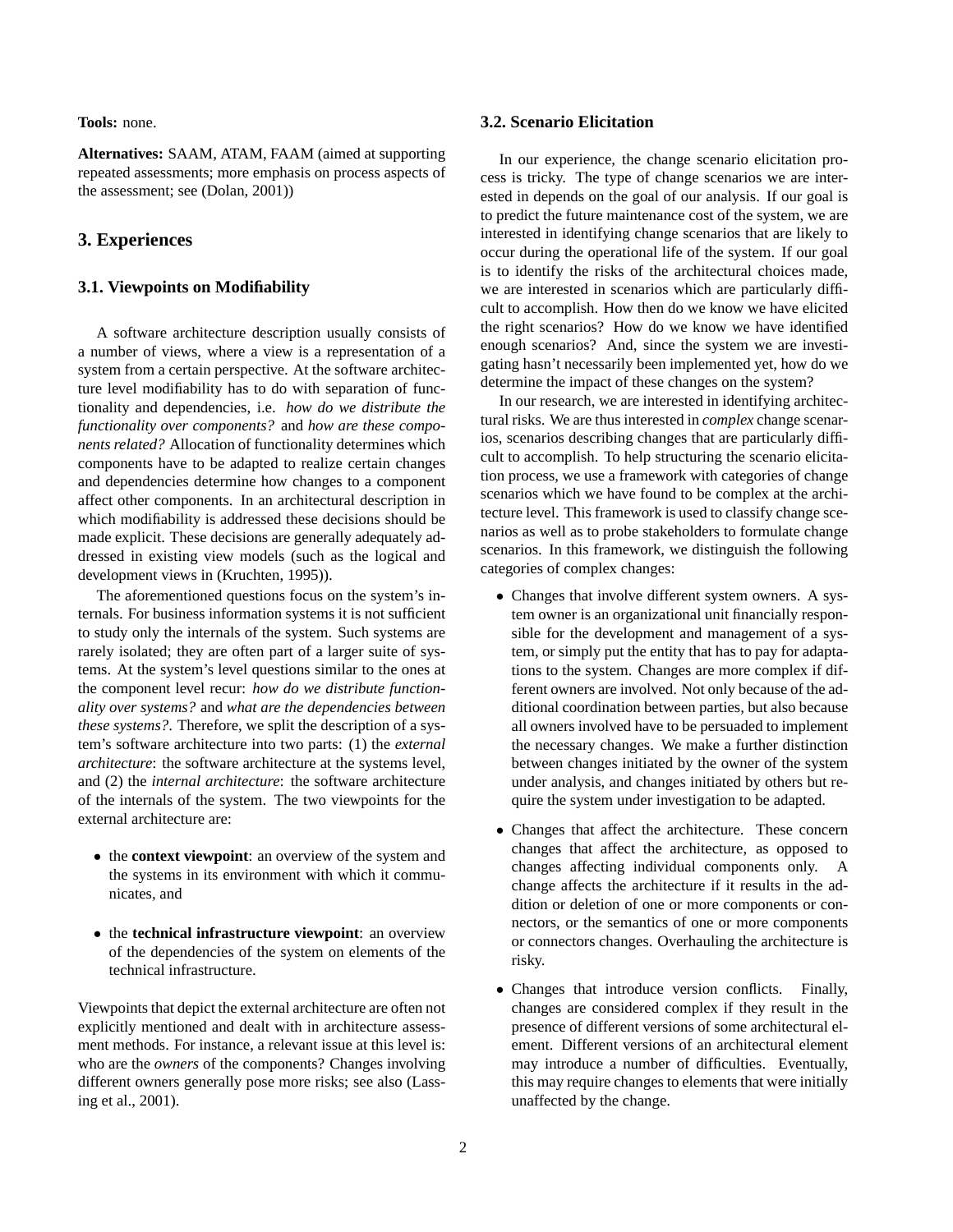In (Lassing et al., 2002b), we discuss the validity of this framework; see also the next subsection.

## **3.3. Findings from Longitudinal Study**

In 1999, we analyzed the modifiability of Sagitta 2000/SD, a large business information system being developed on behalf of Dutch Customs. We asked stakeholders to bring forward possible changes to the system, and next investigated how these changes would affect the software architecture. Since then, the system has been implemented and used, and actual modifications have been proposed and realized. Two years later, we revisited the Dutch Tax and Customs Administration, collected information on the actual evolution of the system, and compared this with the initial set of anticipated changes.

The input to this validation study consists of the change requests that were submitted since our initial study. During this period 117 CRs were submitted, which were stored in a reporting tool together with an analysis of their effort. Accepted CRs are incorporated in one of the system releases. It should be noted that these CRs are not the only source of changes realized; the releases also include changes that result from the planned evolution of the system and adaptations to the technical environment. Changes of the former type are not documented individually and changes of the latter type are documented in another way. So we only consider scenarios that relate to changes with a functional flavor.

The 117 CRs can be classified as follows:

- 61 CRS represent implementation bugs.
- 28 CRs concern the addition of new functionality because of changed circumstances.
- 6 CRs concern the addition of new functionality because these functions were not identified yet in the initial requirements analysis phase.
- 22 CRs concern errors in the initial requirements.

Of interest for our analysis are the 56 CRs from the latter three categories. In this analysis, we asked ourselves two questions: (1) were we able to *predict* complex changes, and (2) were we able to predict *complex* changes?

The short answer to the first question is: we missed quite a few. The two largest categories concern requirements that were initially not identified, and new functionality which incurred the addition of one or a few components. One CR was identified during the initial analysis, classified as not complex, but when it got actually implemented turned out to have a more dramatic impact; due to dependencies between components, the change required the structure of the system to be adapted. We had not identified these ripple effects in

our earlier analysis. This experience corroborates findings reported on in (Lindvall and Sandahl, 1998) and (Lindvall and Runesson, 1998). The effect of one CR was not visible in the viewpoints we considered adequate for modifiability (see section 3.1 and (Lassing et al., 2001). Sagitta 2000/SD is based on the principle of one user per tax declaration. This CR asked to change the system such that large declarations can be processed by several staff members. The views of the system's architecture do not show this. Nevertheless, this is apparently an important architectural decision related to modifiability. We could of course extend the views with narrative text indicating the principle of one user per declaration, but how does one decide that this information is that relevant?

CRs classified as not complex by our method, but classified as complex by the expert we consulted, generally concern changes to complex components. This complexity can be functional – i.e. it concerns a component encapsulating complex domain functionality, and adapting such components requires the input of a domain expert, or the complexity is technical, and then it needs to be carried out by an experienced developer.

This study suggests several improvements to ALMA:

- A total of 28 CRs issued during the analysis period concern cases where the requirements were not entirely correct to begin with. Although this may be the result of the particular development process followed for Sagitta 2000/SD, we expect this issue to occur in the life cycle of other systems as well. Apparently, we have been a bit optimistic in our change scenario elicitation in assuming the initial requirements to be correct. This optimism is shared by other software architecture analysis methods; none of them addresses this issue explicitly. The architecture analysis should improve if we explicitly challenge the requirements we start with.
- Adding a few components to and deleting a few components from the system had better not be classified as changes to the system's internal architecture. This predicate should be reserved for 'bigger' changes, changes that affect the fundamental organization of the system.

The study also hints at a number of fundamental limitations of this type of analysis:

• Fundamental modifiability-related decisions need not be visible in the architecture descriptions available. Though we may improve our guidelines as to the documentation to be included in our viewpoints, they will never be complete, and the involvement of expert stakeholders remains important.